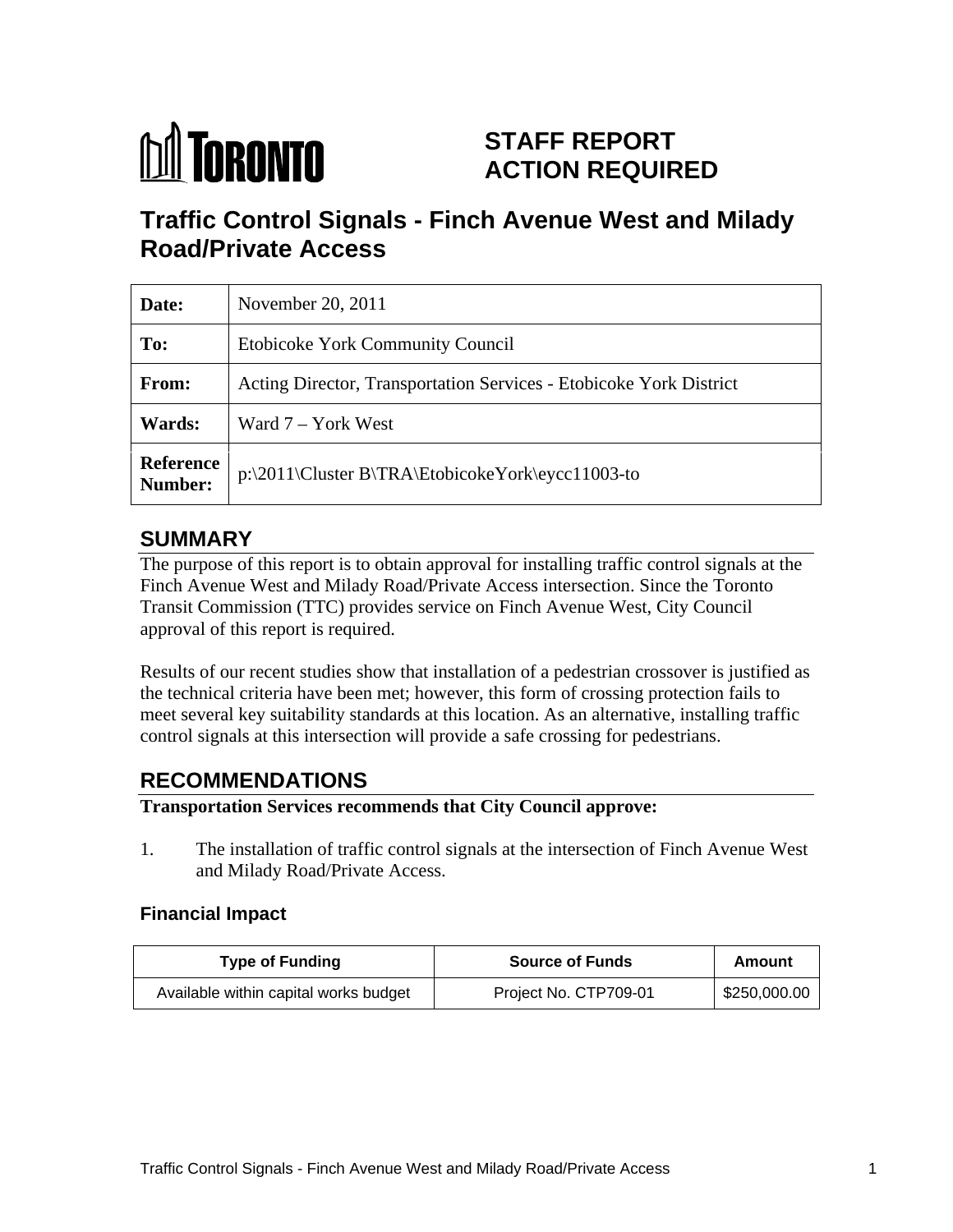## **ISSUE BACKGROUND**

As a result of a request received from the Ward Councillor's office, on behalf of area residents, Transportation Services studied the intersection of Finch Avenue West and Milady Road/Private Access to determine the need for pedestrian crossing protection across Finch Avenue West and to facilitate southbound and northbound vehicles at this location. A map of the area is Attachment 1.

## **COMMENTS**

Finch Avenue West, in the vicinity of Milady Road, is a four-lane road with dual leftturn lanes providing access to Milady Road and the private development on the south side of the road. The average daily traffic approximately is 39,000 vehicles. The road width is approximately 20.0 metres from curb to curb. Land use in the area is mainly low density residential (detached homes) and medium density residential (town homes).

The statutory speed limit is 60 km/h on this section of Finch Avenue West and 50 km/h for Milady Road. This intersection is controlled by 'Stop' signs on Milady Road and the private access facing southbound and northbound traffic respectively. A prohibition of through traffic exists for both northbound and southbound.

Traffic control signals are located approximately 170 metres to the east at the Finch Avenue West and Ardwick Boulevard/Pearldale Avenue intersection and 360 metres to the west at the Finch Avenue West and Islington Avenue intersection.

The Toronto Transit Commission (TTC) provides service on Finch Avenue West including an existing westbound bus stop at the northeast corner of the intersection of Finch Avenue West and Milady Road, and an eastbound bus stop at the southwest corner of the intersection.

To assess traffic conditions, studies were conducted on Tuesday, September 20, 2011, at the intersection of Finch Avenue West and Milady Road/private access. We applied traffic study data to traffic control signal warrant and our analysis indicate that there is insufficient vehicular traffic entering the intersection from Milady Road and the private access to satisfy the Traffic Signal Warrant at this time. We also applied the study data to the Pedestrian Crossover (PXO) Warrant which produced the following results:

| PXO Warrant Category                         |  | Compliance |
|----------------------------------------------|--|------------|
| Adjusted Pedestrian Volume   200             |  |            |
| Pedestrian Delays<br>Greater Than 10 Seconds |  |            |

Study Date: Tuesday, September 20, 2011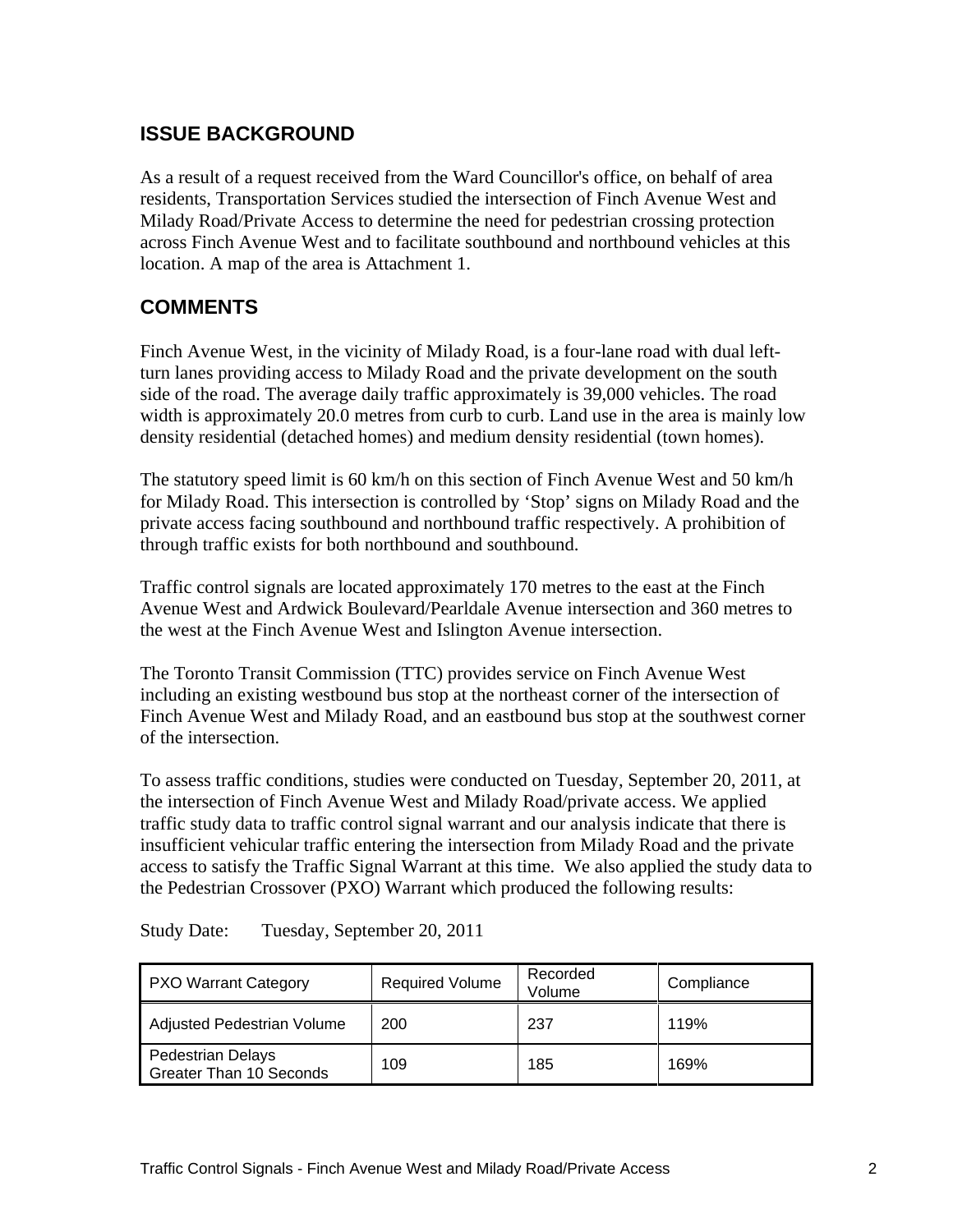To justify the installation of a pedestrian crossover, compliance levels of 100% are required in both of the above warrant categories.

The PXO Warrant provides an adjustment factor for senior citizens, unassisted children and physically disabled pedestrians. During our eight hour study period, the majority of pedestrians crossing Finch Avenue West at Milady Road were youths or adults, as follows:

| Types of Pedestrians       | <b>Actual Number of Pedestrians</b> |
|----------------------------|-------------------------------------|
| <b>Assisted Children</b>   |                                     |
| Unassisted Children        |                                     |
| Youths / Adults            |                                     |
| <b>Senior Citizens</b>     |                                     |
| <b>Physically Disabled</b> |                                     |
| Total                      | 225                                 |

Assisted children are children crossing the road accompanied by a youth, an adult or a senior citizen.

Although the installation of a PXO is technically justified at the subject intersection our review shows that a number of suitability criteria for installing a PXO are not achieved (Audit of Operational and Physical Suitability). The standards and the comparative characteristics at this location are described in more detail in Appendix "A."

A review of the Toronto Police Service collision records for the 3-year period from January 1, 2008, to May 15, 2011, shows that there were three reported collisions considered preventable by installing traffic control signals. Over the same time period, there were no reported collisions involving pedestrians at or near the Finch Avenue West and Milady Road/private access intersection.

Based on our findings, we recommend installing traffic control signals at the intersection of Finch Avenue West and Milady Road/private access. The installation of traffic control signals will provide for a safer crossing environment for pedestrians and assist vehicles exiting and entering Milady Road and the private access.

To mitigate delays along Finch Avenue West, signal coordination will be maintained. Furthermore, the signals will cycle based on demand from pedestrians and motorists entering the intersection from Milady Road and the private access. Pedestrians and vehicles arriving from Milady Road and the private access will experience a reasonable amount of waiting time to receive their green display as the signal will not respond immediately due to main street coordination.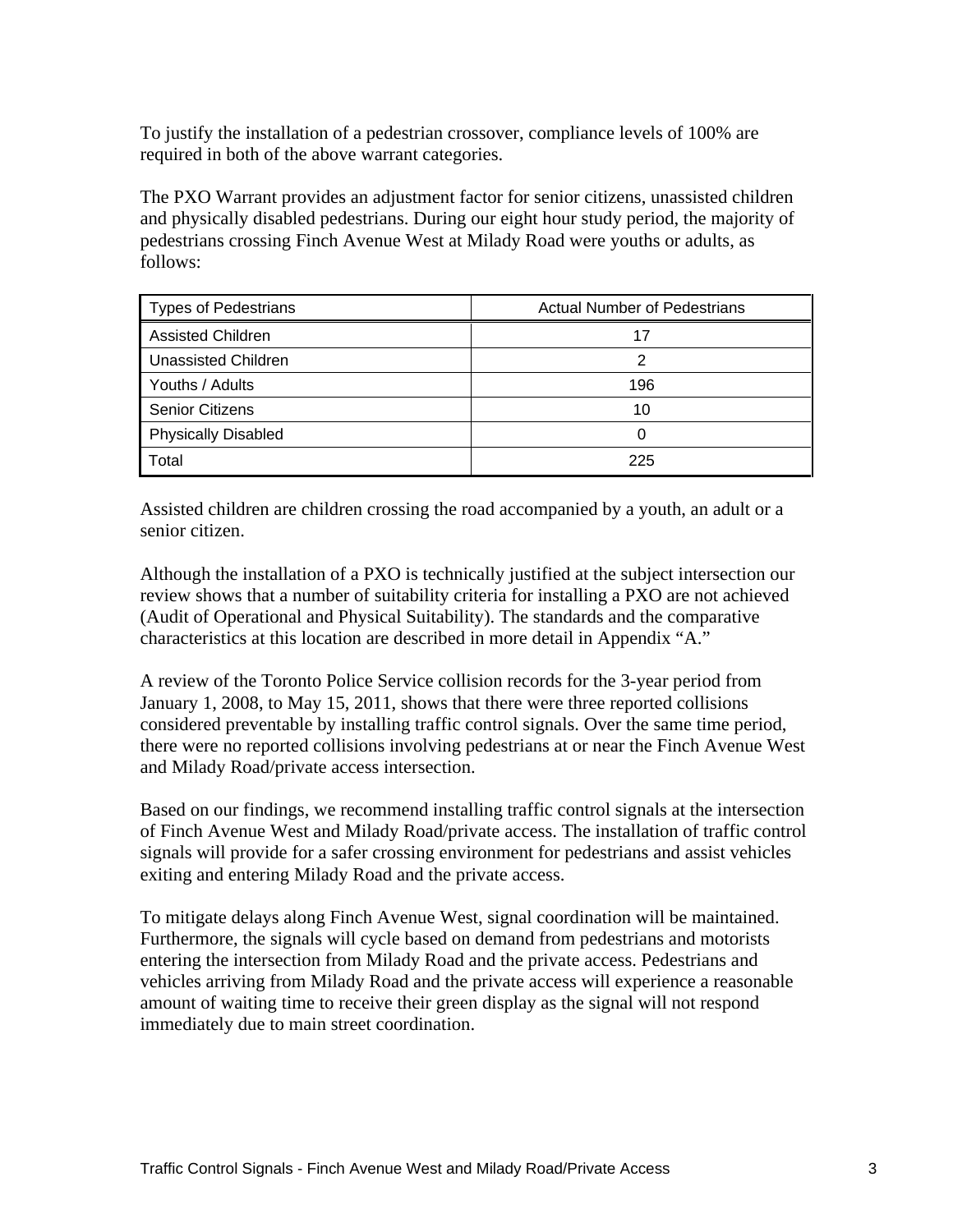# **CONTACT**

Muhammad Qamar, Traffic Operation - Etobicoke York District Tel: (416) 338-2972; Fax: (416) 394-8942 E-mail: mqamar@toronto.ca<br>AFS14927 AFS14927

## **SIGNATURE**

 $\overline{\phantom{a}}$  , we can assume that the contract of  $\overline{\phantom{a}}$  , we can assume that the contract of  $\overline{\phantom{a}}$ Steven T. Kodama, P.Eng. Acting Director, Transportation Services - Etobicoke York District

## **ATTACHMENTS**

Appendix "A" – Environmental Standards for PXO Suitability Table Attachment 1: Map